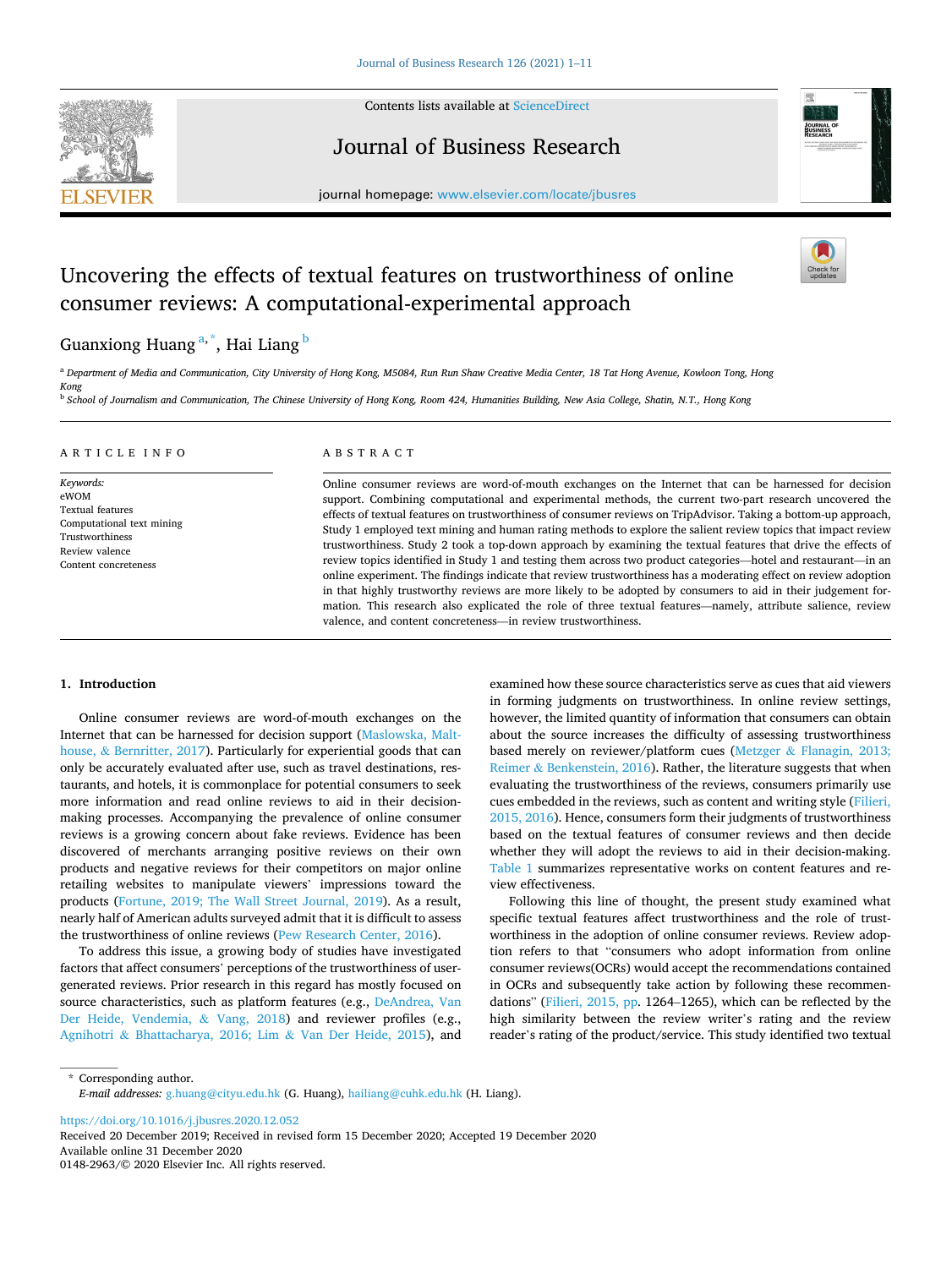#### <span id="page-1-0"></span>**Table 1**

Summary of Representative Works on Textual Features of Online Consumer Reviews.

| Article                                 | <b>Textual Features</b>                                                                                                   | Whether the<br>Textual<br>Features<br>Were Pre-<br>Selected | Dependent Variable                                                                                    |
|-----------------------------------------|---------------------------------------------------------------------------------------------------------------------------|-------------------------------------------------------------|-------------------------------------------------------------------------------------------------------|
| Agnihotri and<br>Bhattacharya<br>(2016) | Content readability,<br>associated<br>sentiments                                                                          | Yes                                                         | Review helpfulness                                                                                    |
| Filieri (2016)                          | Review extremity,<br>review valence,<br>length of the review,<br>type of information,<br>type of detail,<br>writing style | No, used<br>consumer<br>interviews                          | Review<br>trustworthiness                                                                             |
| Folse et al.<br>(2016)                  | Negatively valenced<br>emotional<br>expressions,<br>language complexity                                                   | Yes                                                         | Review helpfulness,<br>reviewer rationality<br>and trustworthiness.<br>attitude toward the<br>product |
| <b>Ketron</b> (2017)                    | Quality of grammar<br>and mechanics,<br>review length                                                                     | Yes                                                         | Purchase intention                                                                                    |
| Ludwig et al.<br>(2013)                 | Affective content,<br>linguistic style<br>match                                                                           | Yes                                                         | Conversion rates                                                                                      |
| Mudambi and<br>Schuff (2010)            | Review extremity,<br>review depth                                                                                         | Yes                                                         | Review helpfulness                                                                                    |
| Moon et al.<br>(2019)                   | Review extremity,<br>hotel attributes                                                                                     | Yes                                                         | Review fakery, review<br>trust                                                                        |
| Packard and<br><b>Berger</b><br>(2017)  | Endorsement style                                                                                                         | Yes                                                         | Perceptions of the<br>review writer's<br>expertise and attitudes<br>toward the product                |
| Reimer and<br><b>Benkenstein</b>        | Review valence,<br>review                                                                                                 | Yes                                                         | Review<br>trustworthiness,                                                                            |
| (2016)<br>Sparks et al.<br>(2013)       | argumentation<br>Presence of eco-<br>certification logos,<br>content concreteness                                         | Yes                                                         | purchase intention<br>Attitude toward the<br>resort, purchase<br>intention                            |
| Willemsen<br>et al. (2011)              | Expertise claims,<br>review valence,<br>argument density<br>and diversity                                                 | Yes                                                         | Perceived usefulness<br>of reviews                                                                    |
| Current Study                           | Attribute salience,<br>review valence,<br>content concreteness                                                            | No, used<br>texting<br>mining and<br>human<br>ratings       | Review<br>trustworthiness                                                                             |

features—attribute salience and review valence—that affect consumers' perceptions of the trustworthiness of online consumer reviews. Attribute salience refers to how important a product attribute is in assessing the product and forming evaluations ([Kangale, Kumar, Naeem, Williams,](#page-9-0) & [Tiwari, 2016](#page-9-0)). Attribute salience varies across consumer segments and product categories. For instance, when grocery shopping, some consumers may prioritize price over quality, while quality may be most important to others. As another example, consumers may consider food quality the most important attribute to consider when evaluating a restaurant, but food quality may be less important for hotels. Review valence is defined as "the tone with which products are being discussed in online reviews, with positively valenced reviews emphasizing a product's strengths, and negatively valenced reviews emphasizing its weaknesses" ([Ketelaar, Willemsen, Sleven,](#page-10-0) & Kerkhof, 2015, p. 651). Review valence in this study refers to a textual feature rather than the valence indicated in the overall numerical ratings. The literature has suggested two opposite views pertaining to review valence as a textual feature: "negativity bias" and "positivity bias." The former contends that negative reviews have a stronger effect on consumer decision-making (e. g., [Kusumasondjaja, Shanka,](#page-10-0) & Marchegiani, 2012), and the latter indicates positive reviews have a greater impact (e.g., [Wu, 2013; Zhang,](#page-10-0) 

Craciun, & [Shin, 2010\)](#page-10-0). The current study applied a rigorous mixedmethods approach that combined text mining, human rating, and an online experiment to examine this issue across two product categories. This study helps to resolve the conflicting findings in the literature and, therefore, contributes to the scholarship on consumer reviews.

This study also contributes to the scholarship with the new method we used to extract salient product attributes from consumer reviews. The bulk of relevant studies on consumer behavior have used conjoint analysis to identify product attributes that are important to consumers (e.g., [Chen, Hsu,](#page-9-0) & Lin, 2010). The results from conjoint analysis are based on self-reported data on consumer choices made from among a pre-selected list of product attributes. More recent studies have applied computational methods and machine learning to analyze product attributes discussed in the texts of consumer reviews (e.g., Decker & [Trusov,](#page-9-0)  [2010; Moon, Kim,](#page-9-0) & Bergey, 2019), using "the language of the consumer rather than that of product designers and manufacturers" (Lee & [Bra](#page-10-0)[dlow, 2007](#page-10-0)). These computational studies also used a pre-defined list of attributes in their text mining processes. By contrast, our study automatically extracted latent textual features that affect review trustworthiness beyond the constraints of pre-selected attributes. This bottom-up approach has the advantage of identifying previously underexplored textual features (e.g., food and call complaints). From a practical perspective, uncovering these features is useful for pinpointing the aspects that should receive the industry's attention and for developing actionable strategies for improving products and services accordingly. Furthermore, this study endeavored to make theoretical sense of the extracted textual features by linking them to theoretical constructs, such as attribute salience and review valence, and validating the effects of the constructs with experimentation. By doing so, our study translated datadriven insights into meaningful theoretical propositions to contribute to the accumulation of academic knowledge.

This research employed a two-part mixed-methods design. Study 1 followed a bottom-up, inductive approach and used text mining and human rating methods to explore the salient textual features that impact consumers' perceptions of trustworthiness and the effect of trustworthiness on review adoption. Specifically, we selected a representative sample of hotel reviews ( $N = 822$ ) from TripAdvisor following a systematic sampling method and invited participants to rate the trustworthiness of the reviews through an online crowdsourcing platform. Then we applied the text effect model developed by [Fong and Grimmer \(2016\)](#page-9-0)  to automatically extract the most important textual features in relation to trustworthiness. We identified room, food, and call complaints as the key factors that impact trustworthiness. In addition, we found that trustworthiness plays a moderating role such that the more trustworthy participants consider a particular review, the more likely they will adopt the review to aid in their decision-making.

Given that Study 1 was exploratory in nature and the findings on textual features were data-driven, we designed Study 2 to validate the findings from a theory-driven approach. We interpreted the textual features—room, food, and call complaints—by linking them to theoretical constructs. The literature indicates that room is the most frequently mentioned attribute in hotel reviews and that food is less important (Sánchez-Franco, Navarro-García, & Rondán-Cataluña, 2016; Sparks  $&$  [Browning, 2011\)](#page-10-0). This is understandable as the main function of hotels is providing accommodations. The results of Study 1 revealed that room played a more important role in influencing trustworthiness than food. Taking these findings into account, we hypothesized the differential role of room and food in decision-making stems from their discrepancy in attribute salience. Moreover, call complaints were negatively valenced, so the negative impact of call complaints on trustworthiness discovered in Study 1 could tentatively be explained by the positivity bias ( $Wu$ , 2013). Hence, we proposed attribute salience and review valence were the theoretical mechanisms underlying the effects of room, food and call complaints on trustworthiness. The literature also suggests that content concreteness is another factor that may play a role in the evaluation of review trustworthiness ([Kronrod, Lee,](#page-10-0) &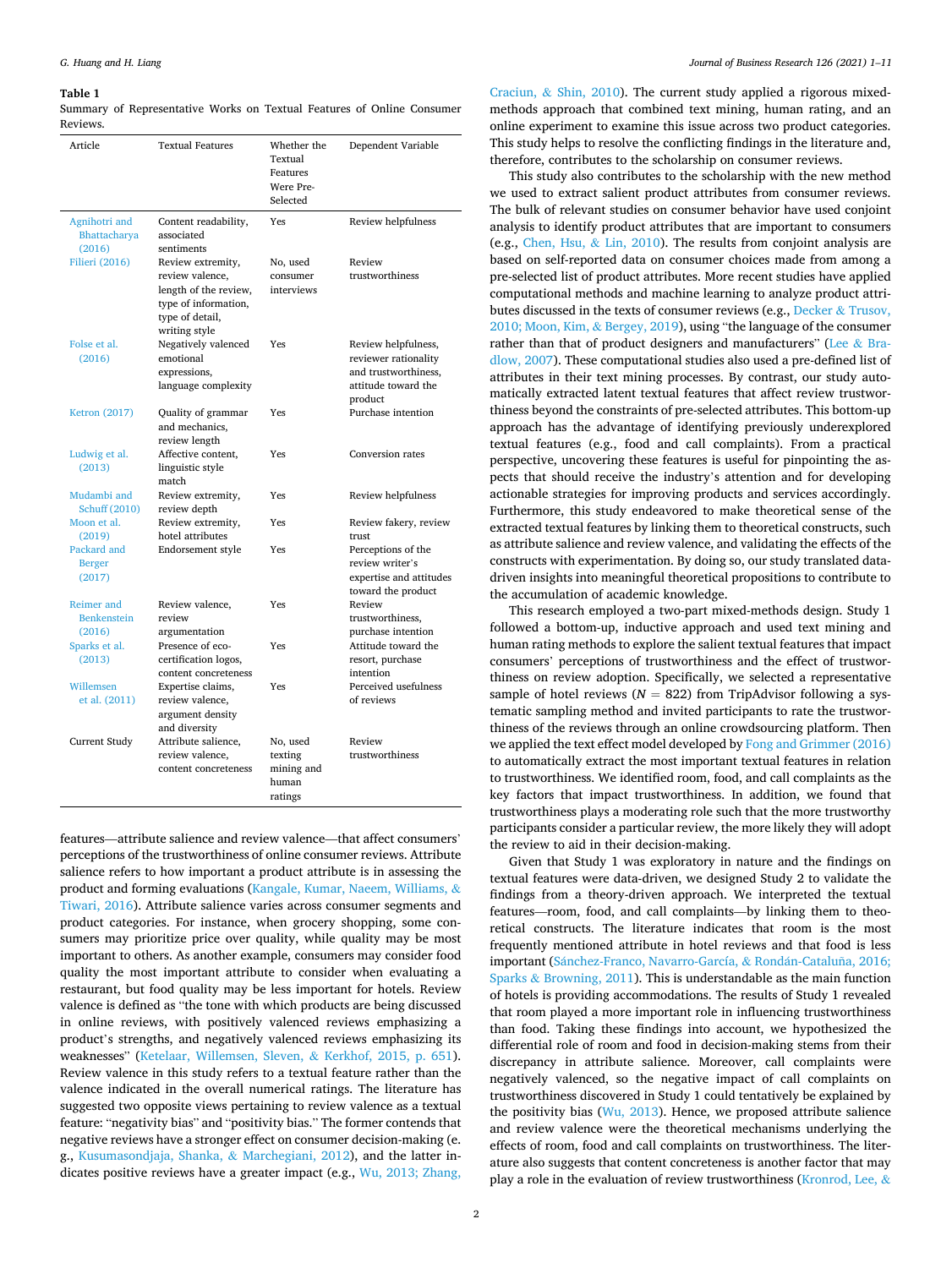[Gordeliy, 2017; Sparks, Perkins,](#page-10-0) & Buckley, 2013); therefore, we also included this factor in Study 2 to provide a more complete account of the textual effects. We then conducted a 3 (attribute salience: low, medium, high) by 2 (review valence: positive vs. negative) by 2 (product category: hotel vs. restaurant) by 3 (message variation) mixed factorial experiment with content concreteness as a measured variable. The results showed the three constructs could explain about 50% variance in review trustworthiness for hotels and restaurants. This provides evidence of the robustness of the three theoretical constructs as explanations for Study 1 and demonstrates the feasibility of translating datadriven insights into theoretical knowledge and developing practically actionable guidelines from consumer-generated unstructured data.

### **2. Literature review**

#### *2.1. Textual features of online consumer reviews*

Consumer reviews generally consist of quantitative and qualitative components. The former refers to numerical ratings (e.g., ranging from 1 star to 5 stars), while the latter refers to reviews submitted mainly in a text format. The bulk of the literature focuses on quantitative ratings and indicates that review ratings are significant predictors of actual purchases (Chua & [Banerjee, 2016\)](#page-9-0). The advantage of this approach is that it provides a clear-cut method to predict review effects based on numerical ratings, but it does not consider the impact of review text on consumer purchase decision-making (Packard & [Berger, 2017\)](#page-10-0). More importantly, review texts are found to have a stronger impact on review readers' evaluative responses than star ratings [\(De Pelsmacker, Dens,](#page-9-0) & [Kolomiiets, 2018](#page-9-0)). Therefore, in the past few years, scholars have turned to exploring the effects of qualitative components above and beyond numerical ratings, particularly of textual features of online consumer reviews, employing various methods, including large-scale computational textual analysis tools. These studies took a top-down approach, with their investigations focusing on a number of pre-selected textual features, such as review sentiments (Agnihotri & [Bhattacharya, 2016;](#page-9-0)  [Ludwig et al., 2013\)](#page-9-0), linguistic styles [\(Folse, Porter, Godbole,](#page-9-0) & Rey[nolds, 2016; Packard](#page-9-0) & Berger, 2017), review readability [\(Agnihotri](#page-9-0) & [Bhattacharya, 2016\)](#page-9-0), and review depth or quality [\(Mudambi](#page-10-0) & Schuff, [2010; Willemsen, Neijens, Bronner,](#page-10-0) & De Ridder, 2011). The current study instead takes a bottom-up approach, which has the advantage of detecting textual features unnoticed in prior studies and expanding the scope of theory development.

Moreover, most prior research concentrated on textual effects on perceived helpfulness/usefulness (Agnihotri & [Bhattacharya, 2016;](#page-9-0)  Folse et al., 2016; Mudambi & [Schuff, 2010; Willemsen et al., 2011\)](#page-9-0) and purchase/recommendation intention (Packard & [Berger, 2017\)](#page-10-0), while giving less attention to review trustworthiness. Nevertheless, we can draw insights from another related stream of research that deals with how to detect fraudulent reviews based on textual features or linguistic styles, as perceived trustworthiness is critical to distinguishing between fraudulent and authentic reviews. For example, Yelp, a third-party review website, has its own algorithm to detect fraudulent or suspicious reviews and filter them out. [Luca and Zervas \(2016\)](#page-10-0) analyzed a large corpus of filtered reviews and published reviews on Yelp, considered a proxy for fraudulent reviews and a proxy for authenticated reviews, respectively, and compared their language features. They suggested that fraudulent reviews tend to be more extreme than authenticated reviews, regardless of review valence. Using an experimental design, [Kronrod](#page-10-0)  [et al. \(2017\)](#page-10-0) instructed participants to write reviews for a hotel stay that they had or had not actually experienced. They found that fictitious reviews generally used fewer verbs in the past tense, fewer unique words, and more abstract language due to the lack of actual experiences and concrete memories.

## *2.2. The role of trustworthiness*

Message trustworthiness is defined as "the degree of confidence in the validity of the information in terms of objectivity and sincerity" (Reimer & [Benkenstein, 2016, p](#page-10-0). 5993). The extent to which readers deem the information trustworthy determines their willingness to use the information in their decision-making processes (Nabi  $\&$  Hendriks, [2003\)](#page-10-0). Compared with offline word-of-mouth that mainly circulates within social circles, the trustworthiness of online consumer reviews is difficult to assess due to the anonymity and lack of prior knowledge of the sources. Therefore, users usually base their judgments on various cognitive heuristics, which mainly fall into two categories: source and content cues (Machackova & [Smahel, 2018; Pan](#page-10-0) & Chiou, 2011). Relevant source cues identified by previous research include reviewer characteristics, such as the number of friends a reviewer has  $(\lim \&$  Van [Der Heide, 2015\)](#page-10-0) and a reviewer's review history ([Agnihotri](#page-9-0) & Bhattacharya, 2016; Lim & [Van Der Heide, 2015](#page-9-0)), as well as platform features ([DeAndrea et al., 2018\)](#page-9-0). The general assumption behind these findings is if review readers can verify that the review contributor is a real customer of the product with no connection to the merchant, they tend to believe that the review is trustworthy and truthful.

Nevertheless, additional studies have revealed that in online review settings, source characteristics play a less important role than the quality of the content [\(Willemsen et al., 2011](#page-10-0)). As noted, "credibility in e-WOM is not a characteristic inherent to the source per se but is rather an evaluation made by the receiver based on the quality of information provided by a reviewer" ([Filieri, 2015, p](#page-9-0). 1267). Given the paucity of quantitative investigations on this subject, [Filieri \(2016\)](#page-9-0) adopted a grounded theory approach and conducted qualitative interviews with 38 review users of TripAdvisor. The study found that content characteristics, including review length, type of information, and type of detail, influence consumers' perceptions of message trustworthiness. More specifically, if a lengthy review provides factual information about product attributes and specific facts related to purchasing and experiencing a product that are relevant to review users, the review users are more likely to consider the review trustworthy.

The current study employed a mixed-methods approach that first inductively inferred salient textual features that affect review trustworthiness by mining a large corpus of review texts and then deductively tested the textual features in an experiment. These endeavors were intended to answer the following research question:

RQ1: What textual features of online consumer reviews affect consumers' perceptions of trustworthiness of the reviews?

Another stream of research has examined the persuasive impact of message trustworthiness in online consumer review settings. Some studies demonstrated that message trustworthiness has a linear positive association with attitude toward the product and with purchase intention ([Filieri, 2016; Filieri, Alguezaui,](#page-9-0) & McLeay, 2015; Pan & Chiou, [2011; Sparks et al., 2013\)](#page-9-0), indicating that higher levels of trustworthiness directly facilitate attitude formation in a positive light. Other studies suggested that trustworthiness moderates the effects of review features on review adoption (Reimer & [Benkenstein, 2016](#page-10-0)). Specifically, positive reviews result in greater purchase intentions than negative appraisals only when consumers consider the reviews trustworthy. In contrast, lower perceived trustworthiness in the reviews reversed the effects, as consumers held skeptical attitudes toward the authenticity of the reviews, which activated reactance to the intended persuasion and caused a boomerang effect. In this situation, trustworthiness was a key factor that determined whether consumers adopted the review. Given the contradictory findings in the literature, a second research question was posed to investigate the role of trustworthiness in the online review setting, as follows: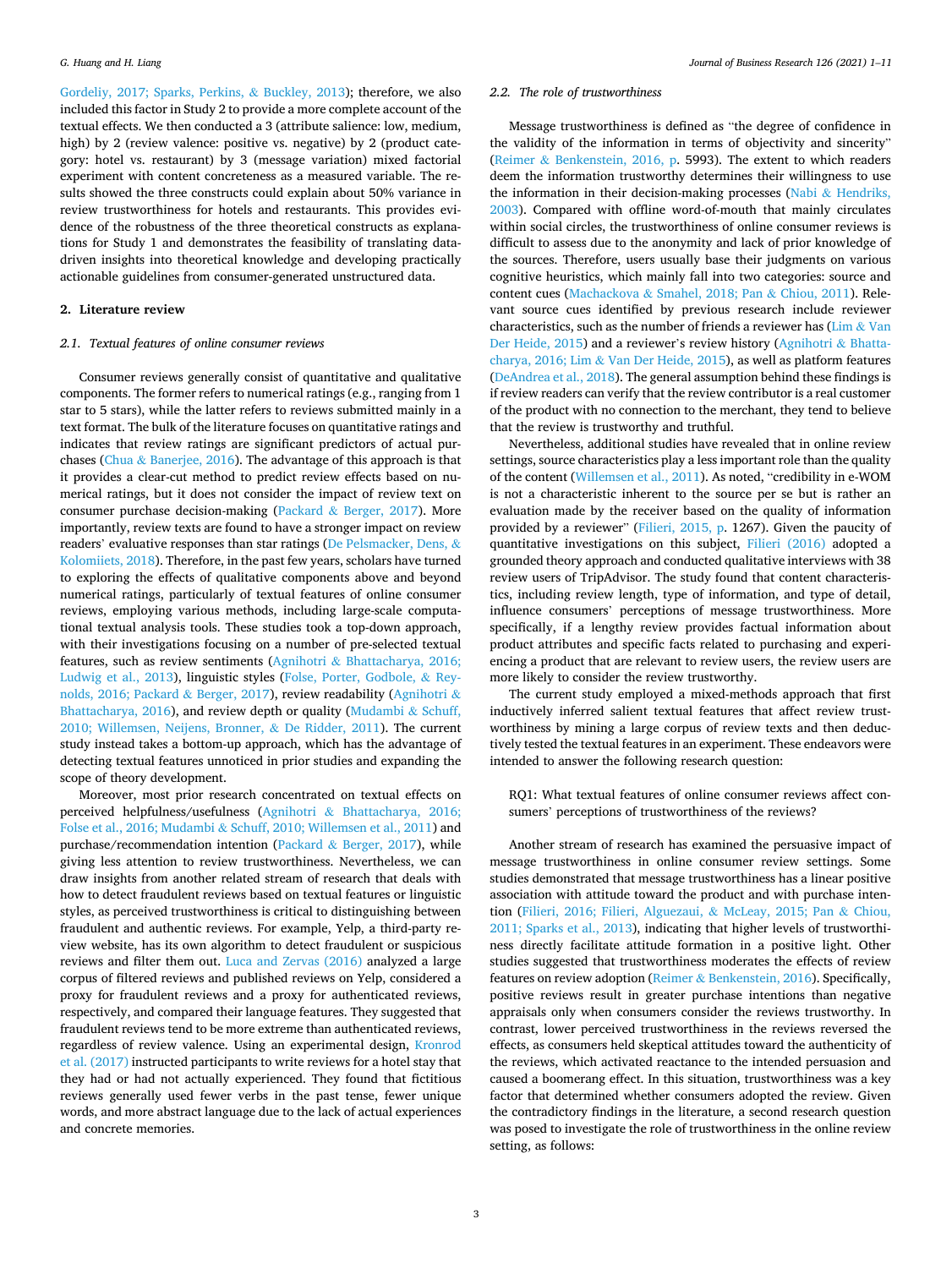RQ2: What is the role of review trustworthiness in relation to the adoption of online consumer reviews?

## **3. Study 1**

## *3.1. Method*

To evaluate the effect of textual features on the trustworthiness of the review text, the current study adopted a computational design introduced in [Fong and Grimmer \(2016\)](#page-9-0). We recruited a group of raters to read randomly assigned hotel reviews, evaluate the trustworthiness of the reviews, and indicate their attitudes toward the hotels reviewed. We employed the text effect model in [Fong and Grimmer \(2016\)](#page-9-0) to test the influence of the review text on trustworthiness. In addition, the role of trustworthiness to the adoption of the hotel review was assessed using multilevel models. Review adoption was measured by the correlation between the review writer's rating and the review reader's rating of the hotel. A high correlation indicates that the review reader accepts the view in the review and follows the recommendation.

## *3.1.1. Materials*

We needed a sample of reviews to be evaluated by the study participants. We obtained the sample from TripAdvisor using the following steps. First, we selected the top 25 U.S. cities visited by overseas travelers according to a report by the U.S. Department of Commerce in 2017. Second, we developed a computer program to search the hotels on TripAdvisor using the 25 city names as the queries, and then recorded the first 10 pages of hotels from each city that the search produced. Third, for each hotel, we scraped and automatically recorded the first 20 pages of reviews, including the text comments and original ratings by online reviewers. The original ratings ranged from 1 to 5. Ultimately, we obtained 79,265 unique reviews.

Fourth, to select a diverse collection of reviews, we conducted a *K-Mean* clustering based on semantic similarities between the text of the reviews. We executed the procedure for the reviews separately at different rating levels. Our procedure was as follows. (1) We selected all review texts where the rating equaled *j*, where  $j \in [1, 5]$ . (2) We then converted the texts into a document-term matrix following standard text mining procedures, such as removing stop words and lemmatization. (3) We performed the *K-Mean* clustering algorithm based on the documentterm matrix, as determined by the within group sum of squares. More specifically, we tried different numbers of clusters from  $K = 2$  through  $K$  $= 15$  and calculated the within-cluster sum of squares for each *K*. The within-cluster sum of squares is a measure of the variability of the observations within each cluster. In general, a cluster that has a small sum of squares is more compact than a cluster that has a large sum of squares. To determine the optimal number of clusters, we selected the value of *K*  at the "elbow"—the point after which the inertia begins to decrease in a linear fashion [\(Lantz, 2013\)](#page-10-0). Following the procedure, we picked  $K = 5$ as the optimal number of clusters for the subsequent analysis. (4) Finally, from each cluster we selected the top 40 review texts that were closest to the cluster center. In this way, we maximized the diversity of the selected texts in both rating and content variety. Theoretically, the total number of reviews should be 40 (top 40 reviews)  $\times$  5 (5 clusters)  $\times$ 5 (rating 1–5) = 1000. Because some clusters had fewer than 40 reviews, we selected all the reviews in those clusters instead. We, thus, obtained 822 reviews to use in the experiment. We also removed the hotel names and indefinable terms to eliminate possible confusion.

#### *3.1.2. Participants, procedure, and measures*

The participants were recruited from Amazon Mechanical Turk (MTurk) in exchange for a small payment. In total, there were 5094 participants (female: 63%; Caucasian: 79%; average age: 35). Each participant evaluated 10 randomly assigned hotel reviews. Some of the evaluations were incomplete and therefore in the final tally we had 49,496 evaluations.

The random assignment was implemented through an online survey using Qualtrics. The participants read only one review at a time. Only the review text was displayed, and the original rating by the online reviewer was not presented to the participants. The participants then answered two questions that measured the trustworthiness of the review text ("On a scale from 0 to 10, how trustworthy do you think this review is?") and their attitudes toward the hotel ("On a scale from 0 to 10, how do you rate this hotel?"). The average trustworthiness score was 7.28  $(Mdn = 8, SD = 2.16)$ , and the average hotel rating from the participants was 5.30 ( $Mdn = 5$ ,  $SD = 2.54$ ). The correlation between these two variables is significant  $(r = 0.21, p < .01)$ .

## *3.1.3. Data analysis*

One of our goals was to discover the textual features and estimate their effect on the trustworthiness of the review. We used the text effect model developed by [Fong and Grimmer \(2016\)](#page-9-0) to extract textual features in relation to participants' ratings of review trustworthiness. The model assumes that there are *K* (binary) latent textual features in the review texts that are predictive of trustworthiness. We tested whether the presence of a word in a review increased the trustworthiness and, thereby, detected the latent textual features based on the presence of a particular cluster of words.

We discovered latent text features using the supervised Indian Buffet Process (sIBP) and implemented the model in the "texteffect" package in R ([Fong, 2019](#page-9-0)). First, we randomly divided the data, placing 70% in the training set and 30% in the test set. In the training set, we applied the sIBP to the review texts and trustworthiness. This enabled us to detect a few clusters of words, known as "topics" in topic models. These topics were the latent text features that may have influenced the trustworthiness of the review. The clusters of words were grouped automatically based on the document-term matrix and the trustworthiness of the review. Second, to avoid overfitting and p-hacking problems, $<sup>1</sup>$  we fol-</sup> lowed the procedure suggested by [Fong and Grimmer \(2016\);](#page-9-0) that is, once a model was found to properly fit the data in the training set, we used the model to infer the treatment effects in the test set. More specifically, we employed a regression model and calculated the confidence intervals of the coefficients using a bootstrapping approach. Bootstrap is a statistical method that estimates the parameters multiple times by random resampling with replacement from the original sample. "The bootstrap intervals are an order of magnitude more accurate than the standard intervals" [\(Efron, 1987, p. 171](#page-9-0)); the bootstrapping approach is the default setting in the "texteffect" package.

## *3.2. Results*

#### *3.2.1. Text treatment effect*

Following the procedure described in 3.1.3, we inferred the latent textual features that increased trustworthiness based on the frequency of particular words and estimated the textual effects on trustworthiness with the text effect model [\(Fong, 2019\)](#page-9-0). The analysis involved an iterative process. We tried multiple combinations of the model parameters and the number of textual features (i.e., *K*) and selected the best solution based on both the exclusiveness between the textual features (whether

<sup>1</sup> Overfitting is the circumstance in which a statistical model fits a dataset too well in the sense that the model is unnecessarily complicated and "contains more unknown parameters than can be justified by the data" ([Everitt, 2006, p.](#page-9-0)  [290\)](#page-9-0). Overfitted models may extract some residual variance and, thereby, increase the fit of the model for a particular set of data but fail to be generalized to other data, which is problematic for future prediction (Burnham  $\&$  Anderson, [2002\)](#page-9-0). The practice of p-hacking involves trying out different statistical analyses and/or data eligibility specifications to seek significant results for a dataset ([Head, Holman, Lanfear, Kahn,](#page-9-0) & Jennions, 2015); p-hacking may inflate the probability of the type I error and undermine the robustness of the research (Rytchkov & [Zhong, 2020](#page-10-0)).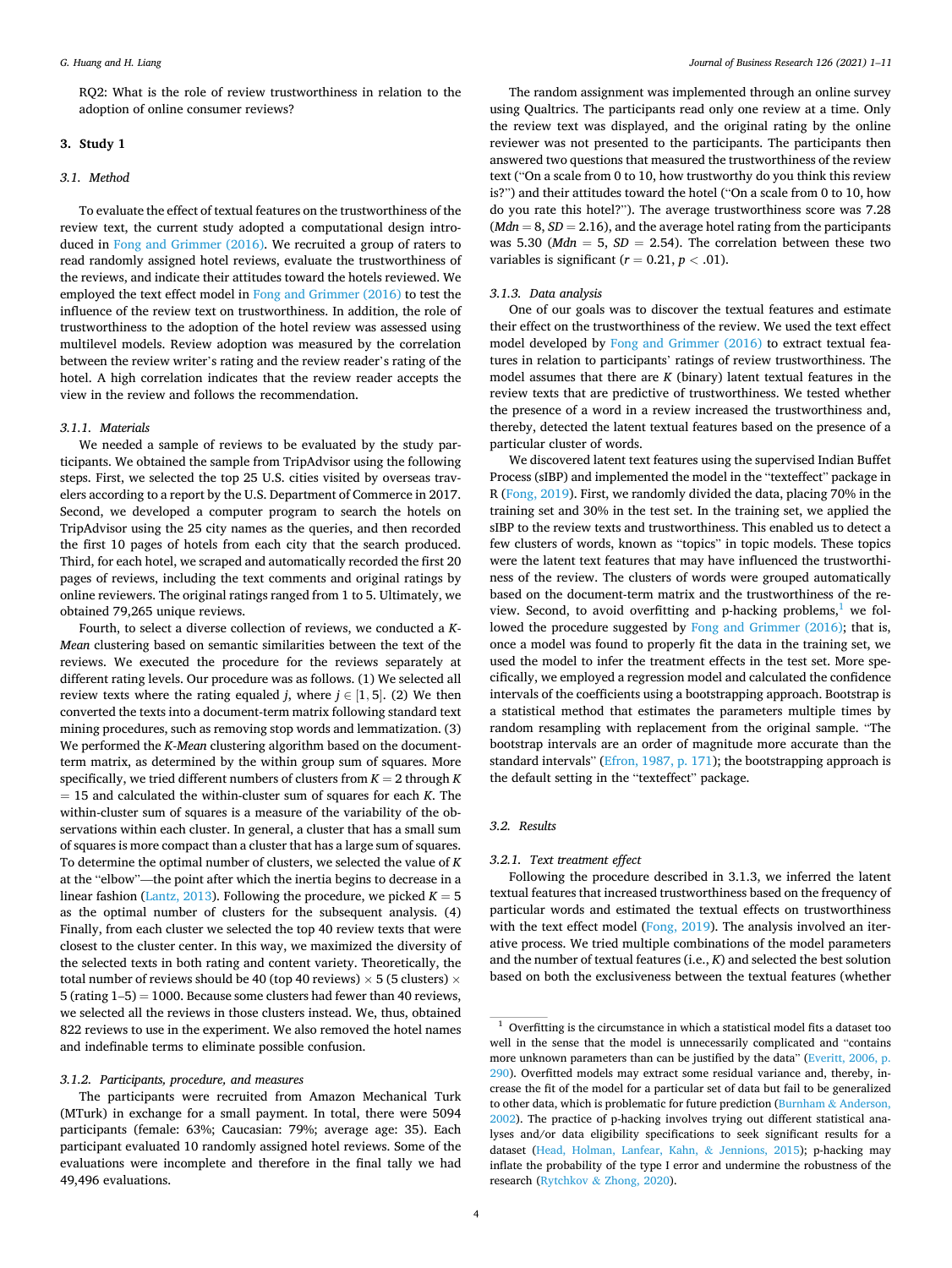any two clusters of words differed significantly from one another) and the interpretability of the textual features (whether the cluster of words could be interpreted in a meaningful way). We finally arrived at a solution with five textual features.

Table 2 provides a summary of top words associated with each latent textual feature discovered from review texts and participants' evaluations of the trustworthiness of the reviews. The words in the second column of Table 2 are the top words most associated with the latent textual features. Higher association indicates a stronger effect such that the latent textual feature was associated with a higher frequency of a particular word.<sup>2</sup> Each latent textual feature was characterized by a cluster of top words that appeared frequently together. We then assigned a manual label to each textual feature based on the literal meaning of the top words associated with the feature, namely, food in hotel (food), miscellaneous (misc.), room condition (room), phone call complaints (call complaint), and check-in stories (check-in).

The text effect model estimated the average marginal component effects (AMCE) and their confidence intervals for each latent textual feature. The AMCE refers to the marginal effect of each underlying textual feature with other textual features being held constant. The estimated coefficients are summarized in [Fig. 1.](#page-5-0) As shown, the descriptions of room condition had a positive effect on trustworthiness, as participants were more likely to trust reviews with descriptions of room conditions (e.g., bathroom). On the contrary, food descriptions (e.g., bread, sausage, and chicken) and expressing complaints had a negative effect on trustworthiness. The ratings by review writers and the ratings by review readers were closer to each other when the reviews contained a description of room conditions, whereas the gap was larger for reviews with food descriptions and call complaints.

#### *3.2.2. Moderation of trustworthiness*

[Fig. 2](#page-5-0) presents the association between the original ratings and the participants' ratings of the hotels. In this study, each participant rated multiple reviews, and each review was rated by multiple participants. Therefore, the ratings are correlated with the participants and review texts. We conducted a multilevel model by including random intercepts at both participant and review levels to retest the relationship between the original ratings and the participants' ratings with considerations of the intra-class correlations, with the results presented in [Table 3](#page-6-0). Model I indicates that the original ratings of the review texts were positively correlated with the participants' ratings. Model II suggests that the main effect of the original ratings was negatively associated with the participants' ratings when controlling for the interaction effect between original rating and trustworthiness. The significant interaction effect demonstrates that whether an online review influenced others' ratings depended on the perceived trustworthiness of the review. The more

#### **Table 2**

Top Ten Words for Five Discovered sIBP Treatments.

| No. | Keywords                                                                          | Manual label      |
|-----|-----------------------------------------------------------------------------------|-------------------|
|     | bread, pool, house, resort, favorite, drive, sausage, chicken,<br>politely, think | Food              |
| 2   | inform, fact, double, fund, yell, reach, remainder, final,<br>instead, deposit    | Misc.             |
| 3   | room, time, floor, one, bathroom, two, area, can, though, use                     | Room              |
| 4   | call, tell, manager, speak, say, check, ask, situation, finally,<br>call-back     | Call<br>complaint |
| 5   | one, hotel, room, make, offer, see, think, get, check-in,<br>include              | Check-in          |

trustworthy the review, the stronger the positive correlation between the original ratings and the participants' ratings. The variance of the ratings across different participants (intra-class correlation coefficient—ICC across participants) was 18.5%, and the variance of the ratings across review texts (ICC across texts) was 15.8%. We noticed that the coefficients of original rating and trustworthiness became negative in Model II when the effect size of the interaction effect was larger than those of the main effects. In other words, the positive relationship between the original ratings and the participants' ratings was highly conditional.

In summary, Study 1 detected three significant textual features that influenced review trustworthiness: room, food, and call complaint. These textual features we identified are context specific such that they are either hotel attributes or descriptions of specific scenarios of hotel consumption. To enhance the generalizability of the feature commonalities of the review texts, we strove to infer general textual properties that may account for the treatment effects by linking them to theoretical concepts. Based on the patterns identified in Study 1, we hypothesized two possible explanations for the textual treatment effects. The first was attribute salience. Room condition, as a hotel attribute, may play a more important part in consumers' judgment formations of the trustworthiness of a particular review compared to food quality in hotel restaurants, as room condition is key to the quality of the staying experience with a hotel (Sánchez-Franco et al., 2016; Sparks & Browning, 2011). The second explanation was review valence. Reviews in the call complaint cluster were by nature negative since they involved calls in which consumer expressed their dissatisfaction toward the hotels, while reviews in the room and food clusters could be positive or negative. Hence, we proposed that attribute salience and review valence were the underlying mechanisms for the effects of room, food, and call complaint on trustworthiness, subject to further testing. In addition, content concreteness has been identified as a factor that plays a role in the evaluation of review trustworthiness [\(Kronrod et al., 2017; Sparks et al.,](#page-10-0)  [2013\)](#page-10-0). Hotel reviews can be concrete and specific through detailed descriptions of a hotel's attribute(s) and the consumer's own experience; they can also be abstract and general in stating holistic evaluations of the hotel. Given that reviews in the room, food, and call complaint clusters varied in content concreteness, we also included this factor in Study 2 to provide a more complete picture of the textual effects. Moreover, Study 2 tested the three variables across two product categories—hotels and restaurants—to increase the generalizability of the findings.

#### **4. Study 2**

## *4.1. Attribute salience*

Economic theory posits that "goods are valued for their utility-bearing attributes or characteristics" [\(Rosen, 1974, p. 34](#page-10-0)). When consumers evaluate a product and make relevant purchase decisions, they assess the attributes that the product possesses. These attributes may carry different weight in the evaluation formation and decision making ([Kangale et al., 2016](#page-9-0)).

Online consumer reviews provide a valuable source of information regarding individual attributes of products. Scholars have begun to use large quantities of available review texts to estimate the effects of different product attributes in review texts on consumer choices (Archak, Ghose, & [Ipeirotis, 2011; Kangale et al., 2016](#page-9-0)). The findings have mostly supported that consumers have different tastes in terms of ranking the importance of product features and that review texts containing product features that are important to consumers are more influential in predicting consumer choices and future sales. With regard to experiential goods, [Dolnicar and Otter \(2003\)](#page-9-0) comprehensively reviewed hotel attributes that attracted the most academic attention and identified several categories, including hotel image (e.g., brand familiarity and star rating), general hotel features (e.g., price of accommodation and free local calls), room attributes (e.g., cleanliness and

 $2$  The value of the association is the mean parameter for the posterior distribution of phi, where phi is the effect of the topic on the count of word *w*. A larger value indicates that the topic is associated with a higher frequency of the word *w*.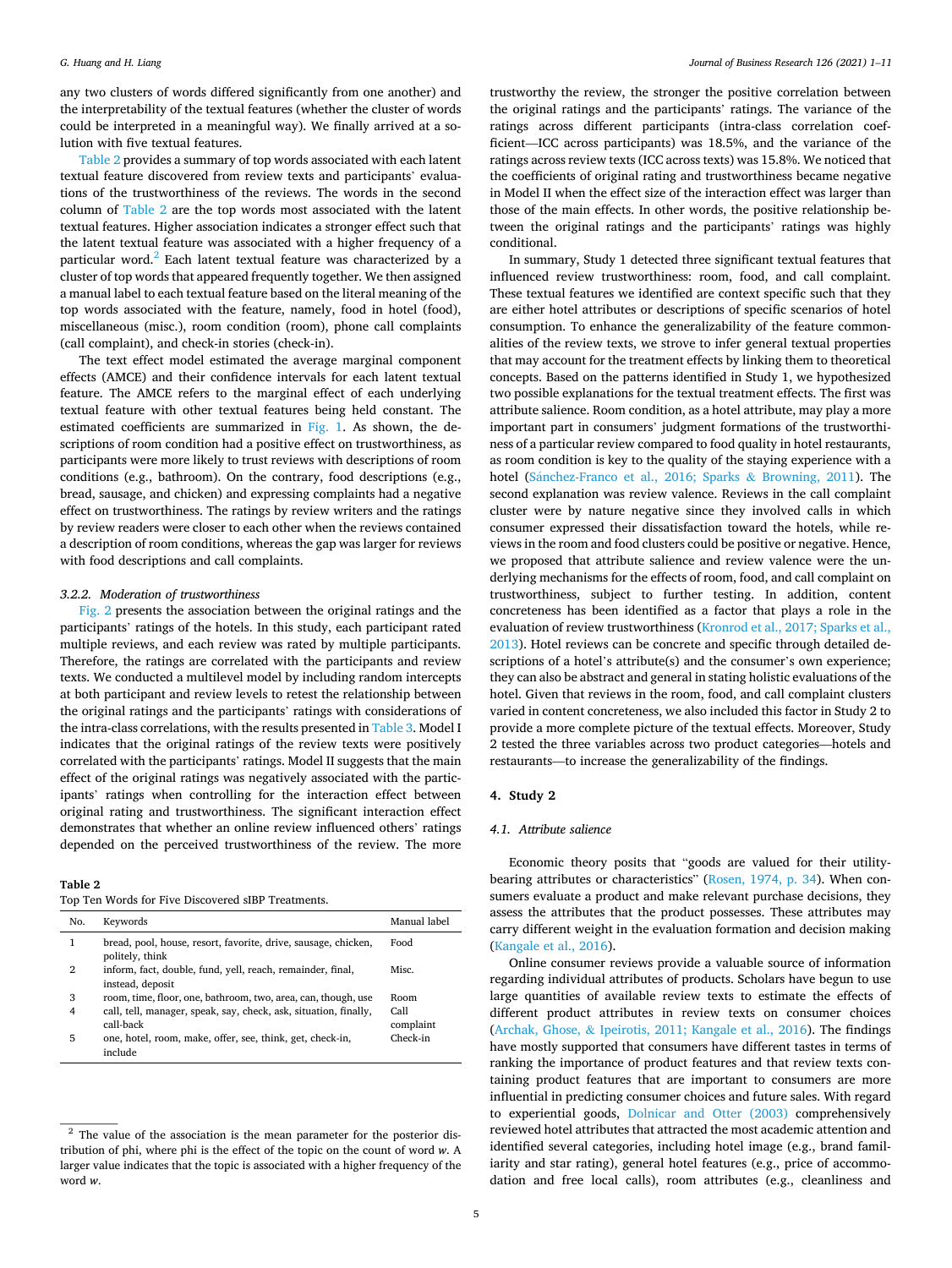<span id="page-5-0"></span>

**Fig. 1.** The Effect of Review Text Features on Trustworthiness. The grey numbers indicate the 95% confidence intervals for effects of discovered treatments. The parameters are the average marginal component effects (AMCE) estimated using [Fong and Grimmer \(2016\)](#page-9-0) text effect model.



**Fig. 2.** The Moderation Effect of Trustworthiness on the Correlation Between Original Ratings in Text Reviews and Participants' Hotel Ratings.

comfort), location (e.g., convenient distance to airports and downtown areas), and services (e.g., check-in and -out times and bell service). Sánchez-Franco et al. (2016) analyzed 19,318 reviews for Spanish hotels from Booking.com and found that room was the most frequently mentioned attribute, followed by appearance (associated with staff). This indicates that consumer reviews about hotels mainly involve the core product function—room—as well as service quality with a particular focus on interactions with hotel staff (Sparks  $\&$  [Browning, 2011](#page-10-0)).

Based on the findings of Study 1, we predicted that the differences in review trustworthiness between the room and food clusters were caused by the differences in attribute salience, in that room is a more important attribute than food to hotel consumers. Therefore, we proposed a hypothesis for this investigation:

H1: Consumer reviews of product attributes of higher salience are considered more trustworthy by consumers than those of product attributes of lower salience.

## *4.2. Review valence*

Review valence has been one of the most studied features of online consumer reviews in relation to review effectiveness ([Maslowska et al.,](#page-10-0)  [2017\)](#page-10-0). The negativity bias in psychology literature contends that when people evaluate positive versus negative information, they tend to value negative information more (Rozin & [Royzman, 2001\)](#page-10-0). In this sense, negative reviews should have a stronger effect on purchase decisionmaking compared to positive reviews (Chevalier & [Mayzlin, 2006](#page-9-0)). Consistent with the negativity bias, studies have shown that negative consumer reviews are rated as more credible than positive reviews; skeptical consumers consider that negative reviews, which do not seem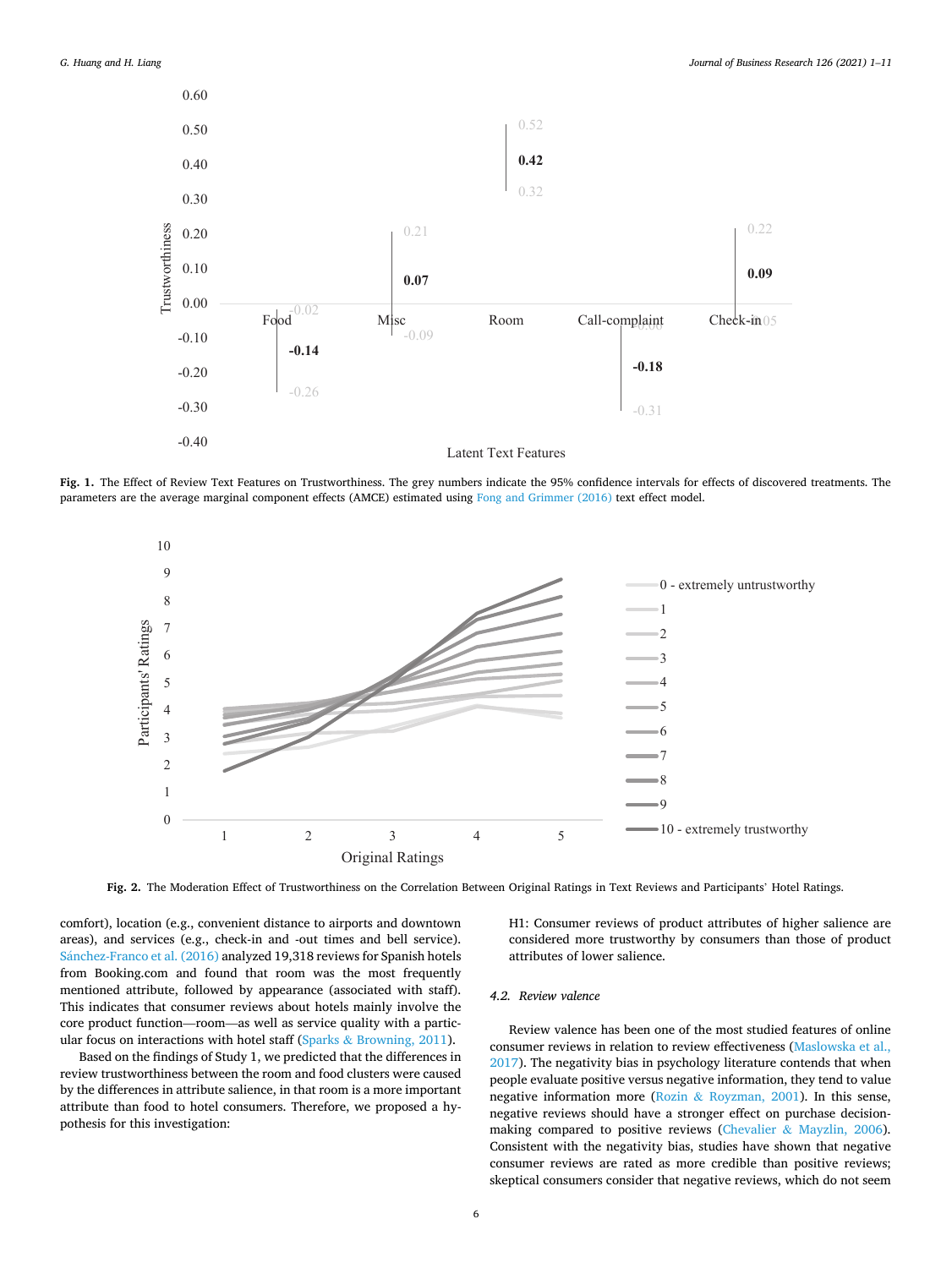#### <span id="page-6-0"></span>**Table 3**

| Multilevel Models Predicting Participants' Hotel Ratings. |  |  |
|-----------------------------------------------------------|--|--|
|-----------------------------------------------------------|--|--|

|                                                                                              | Model I                                 |            | Model II             |          |
|----------------------------------------------------------------------------------------------|-----------------------------------------|------------|----------------------|----------|
|                                                                                              | Estimate<br>(SE)                        | t<br>value | Estimate<br>(SE)     | t value  |
| Original rating                                                                              | $1.08**$<br>(0.20)                      | 53.23      | $-0.25**$<br>(0.26)  | $-9.65$  |
| Trustworthiness                                                                              | $0.14***$<br>(0.00)                     | 32.16      | $-0.40**$<br>(0.01)  | $-49.26$ |
| Original rating $\times$<br>Trustworthiness                                                  |                                         |            | $0.18**$<br>(0.00)   | 76.14    |
| Intercept                                                                                    | $0.93**$<br>(0.08)                      | 12.22      | $4.76**$<br>(0.09)   | 54.18    |
| Variance of intercepts                                                                       |                                         |            |                      |          |
| Across users<br>Across reviews<br>Residual                                                   | 0.71<br>0.63<br>2.61                    |            | 0.65<br>0.56<br>2.33 |          |
| Marginal $R^2$<br>Conditional $R^2$<br>$#$ of ratings<br>$#$ of participants<br># of reviews | 38.9%<br>59.6%<br>49,404<br>5094<br>822 |            | 44.5%<br>63.5%       |          |

*Notes:* \*\* indicates *p <* .01.

to be faked by merchants themselves, are truthful and trustworthy ([Kusumasondjaja et al., 2012\)](#page-10-0). However, [Wu \(2013\)](#page-10-0) failed to find support for the negativity bias in three empirical studies using computational and experimental methods; in particular, an analysis of Amazon book reviews revealed that review valence was positively associated with review helpfulness, displaying a pattern of positivity bias. For the absence of a negativity bias, Wu explained that consumers' judgments of review helpfulness mainly depends on the quality of the information contained in the reviews rather than review valence. Moreover, a metaanalysis found that though review valence was not a significant predictor of review usefulness or attitude, the positivity degree in negative reviews (i.e., percentage of positive reviews in a negative review set) was positively related to usefulness and attitude ([Purnawirawan, Eisend,](#page-10-0)  [De Pelsmacker,](#page-10-0) & Dens, 2015). In this vein, despite the importance of negative reviews that mitigate consumer skepticism, positive reviews actually influence the judgment formation. In light of the inconsistencies in the earlier studies, [Ketelaar et al. \(2015\)](#page-10-0) suggested that whether positive or negative reviews have a greater weight in consumer decisionmaking is contingent upon individual differences in review readers, such as consumer expertise. More specifically, the negativity bias is evident in expert consumers, and novice consumers show a positivity bias. This discrepancy may be attributed to the differential goals of information processing: novice consumers are more motivated by a pre-commitment goal (e.g., making a purchase), and positive reviews are considered to have more diagnostic value, as they support the pre-commitment goal ([Ahluwalia, 2002](#page-9-0)). Expert consumers, meanwhile, are more motivated by accuracy goals and tend to pay more attention to negative reviews to improve their knowledge repertoire.

Based on the above literature, we reached no consensus regarding the role of review valence in predicting trustworthiness. Study 1 found a positive association between review valence and message trustworthiness, indicating a positivity bias. Therefore, we posited a hypothesis to reexamine the effect of review valence on message trustworthiness:

H2: Positive reviews are considered more trustworthy than negative reviews.

## *4.3. Content concreteness*

supply specific, detailed descriptions of product attributes and/or the reviewers' own purchase and consumption experiences, while abstract reviews provide overall information and holistic evaluations of the products ([Sparks et al., 2013](#page-10-0)).

From an information processing perspective, consumers find concrete information more useful and trustworthy than abstract information in aiding their decision-making (Herr, Kardes, & [Kim, 1991; Li et al.,](#page-9-0)  [2013; Sparks et al., 2013\)](#page-9-0). The reason may lie in "a kind of 'eyewitness' principle of the weighing of evidence, such that firsthand, senseimpression data is assigned greater validity and relevance simply because one gathered it oneself: 'I was there,' 'I saw it with my own eyes'" (Borgida & [Nisbett, 1977, p. 269\)](#page-9-0). In this view, concrete consumer reviews serve as evidence that the reviewers are authentic consumers of the products and the details given in the reviews are based on their actual experiences. Hence, this language feature has been used to detect fake reviews; researchers found that fake reviews contained significantly fewer concrete nouns and unique words, further corroborating the association between content concreteness and message trustworthiness [\(Kronrod et al., 2017\)](#page-10-0). Therefore, considering the literature, we proposed content concreteness is another predictor of review trustworthiness. Accordingly, we formulated the following hypothesis:

H3: Content concreteness is positively associated with the trustworthiness of online reviews.

## *4.4. Method*

Study 2 employed a 3 (attribute salience: low, medium, high) by 2 (review valence: positive vs. negative) by 2 (product category: hotel vs. restaurant) by 3 (message variation) mixed factorial design. Attribute salience, review valence, and message variation were between-subject factors, and product category was a within-subject factor. Three varied messages were used to represent each treatment level to enhance "the ability to generalize to message categories" [\(Thorson, Wicks,](#page-10-0) & [Leshner, 2012, p. 119](#page-10-0)).<sup>3</sup> Moreover, two product categories—hotels and restaurants—were included to test whether the effects of the general textual features could be generalized to product categories other than hotels. In addition to the four manipulated factors, content concreteness was included as a measured variable in the experiment.

#### *4.4.1. Materials*

We conducted a pre-test to select appropriate hotel attributes that corresponded with the three levels of attribute salience: low, medium, and high. Participants ( $N = 299$ ; 49% female; 79% Caucasian; age  $M =$ 35) were invited to list the five attributes that they consider most important when choosing a hotel/restaurant in the order of importance. Based on the results, the following were chosen for low, medium, and high salience, respectively: hotel gym, parking, and room for hotels, and method of payment, parking, and food for restaurants. Original reviews from TripAdvisor.com were selected as the experimental stimuli. Specifically, positive reviews selected had an original rating of 5, and negative reviews had an original rating of 1 to ensure the variance between the two levels. The selected reviews were modified wherever

Content concreteness is a language feature pertaining to the degree to which specific details are provided in a narrative  $(Li, Huang, Tan, &$  $(Li, Huang, Tan, &$  $(Li, Huang, Tan, &$ [Wei, 2013](#page-10-0)). In the context of online consumer reviews, concrete reviews

<sup>3</sup> Message variation means that we employed three different messages to represent each treatment level. The three messages within each cell share common features in terms of the treatment variables and vary in features except for the treatment. If an experiment involving consumer responses to marketing messages includes only one message to represent each treatment level, "any conclusion that can be made about the effect of the manipulation must be constrained to that particular message" [\(Thorson et al., 2012, p. 119](#page-10-0)). By employing three messages for each treatment level, we can conclude that the experimental results were caused by the treatment, which refers to a particular type of message, rather than to a single message.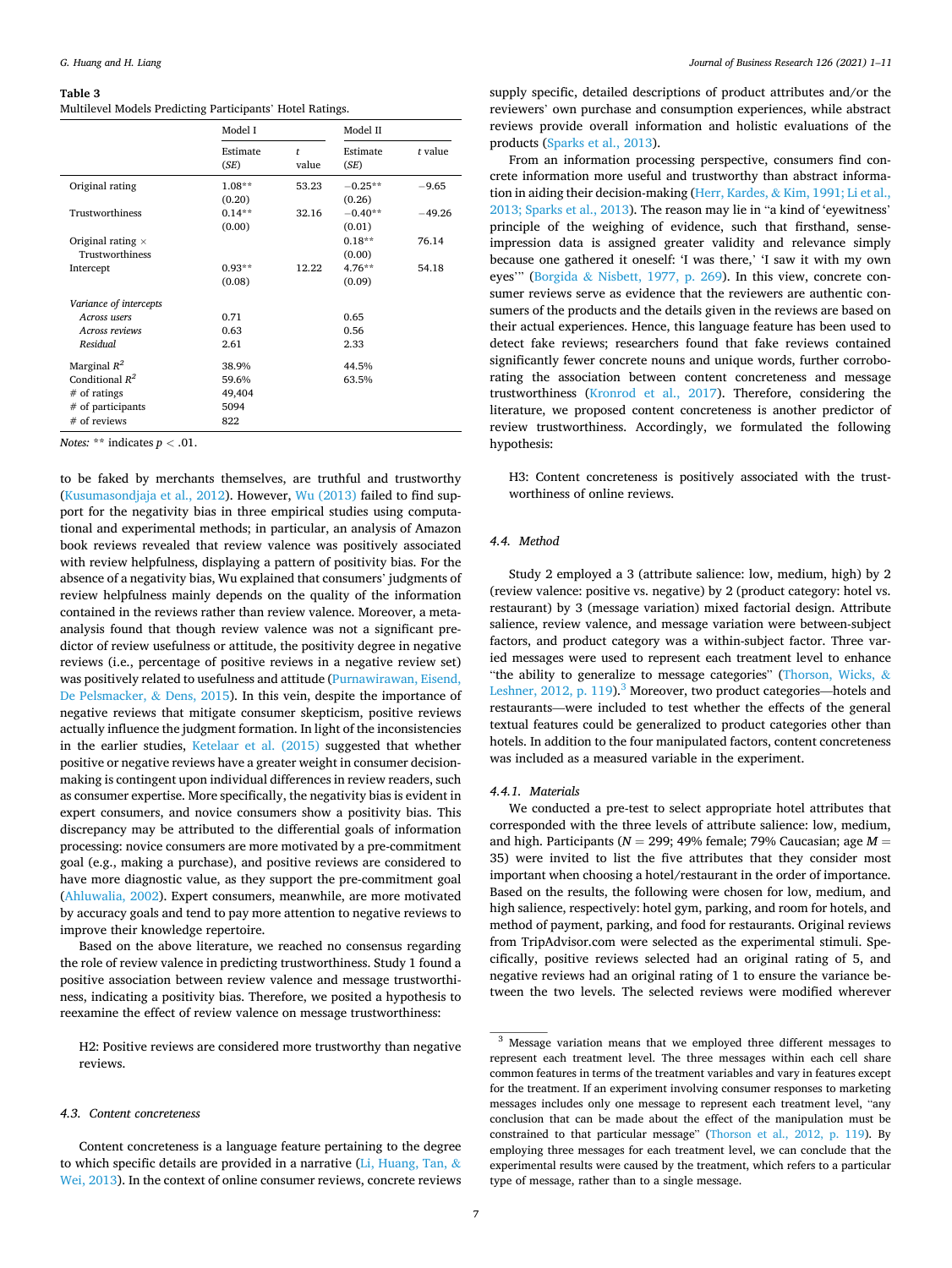necessary so that each review only focused on one attribute and all reviews were approximately equal in length. Eighteen reviews were used for hotels and restaurants each. An example of a positive hotel review focusing on room condition was as follows: "The rooms were clean and spacious. Super comfy bed, huge bathroom with tub and stand up shower. Making plans to stay here again soon." Following is an example of a negative restaurant review focusing on method of payment: "They accepted payments in cash only, which is ridiculously inconvenient. The waitress suggested that I could walk two parking lots over to an ATM, which, of course, I was forced to do."

We created mock TripAdvisor webpages displaying the reviews as the experimental stimuli (provided in the Appendix). The names of the hotels were not disclosed on the pages, and we used the pseudo reviewer name "XXXYYY." The format of and all other information on the pages except review content were held constant across all conditions.

## *4.4.2. Procedure and measures*

We recruited participants through MTurk and received 409 valid responses (52% female; 78% Caucasian; age *M* = 36). The participants were randomly assigned to one experimental condition in which they viewed one hotel review and one restaurant review and then indicated their responses regarding content concreteness, review trustworthiness, attitude toward the hotel/restaurant, and manipulation check questions. The order in which the hotel review and the restaurant review showed up was counterbalanced so that half the participants saw one hotel review first and the other half were exposed to one restaurant review first.

We measured the content concreteness of the review with one item: "On a scale of 0–10, how concrete do you think the content of this review is?" This bi-polar item was anchored by two opposite adjectives: abstract = 0 and concrete = 10 ( $M = 7.12$ ,  $Mdn = 7.00$ ,  $SD = 2.10$ ). We assessed the review trustworthiness (*M* = 7.27, *Mdn* = 7.00, *SD* = 1.89) and attitude toward the hotel ( $M = 5.51$ ,  $Mdn = 6$ ,  $SD = 2.42$ ) using the same items as in Study 1.

We then asked a series of follow-up questions for manipulation check. First, we asked the subjects to rate the valence of the displayed reviews. As expected, the subjects rated positive review comments significantly higher than negative comments ( $M_{positive} = 6.79$ ,  $M_{negative} =$ 4.38,  $F = 491.4$ ,  $p < .01$ ). We measured attribute salience by asking the participants to rate the importance of each attribute on a 0–10 scale: "When you are deciding which hotel you should choose for your next stay, how important is the quality of the hotel room to you?" We then calculated attribute salience for a subject by dividing the rating score of an attribute (e.g., room) by the total rating scores given by that subject (e.g., rating for room + rating for parking + rating for gym  $= 8 + 3 + 5$ )  $= 16$ ). Therefore, the indicator of attribute salience ranged from 0 to 1. As expected, when reviewing hotels, the manipulation was successful for three levels of attribute salience: high (room:  $M = 0.47$ ), medium (parking:  $M = 0.34$ ), and low (gym:  $M = 0.23$ ;  $p < .01$ ). For restaurants, however, the medium level of attribute salience (parking:  $M = 0.28$ ) did not pass the manipulation check, while the participants considered food  $(M = 0.44)$  more important than method of payment  $(M = 0.29)$  when choosing restaurants. We, thus, included only two levels of attribute salience (high: food; low: method of payment) for restaurants in the analysis.

## *4.5. Results*

We tested the impacts of attribute salience, review valence, and content concreteness on review trustworthiness using multiple regression models. Table 4 summarizes the results of the regression models for hotel reviews. Given that attribute salience had three levels—high (room), medium (parking), and low (gym)—it was coded as two dummy variables: room (room  $= 1$ , gym  $= 0$ ) and parking (parking  $= 1$ , gym  $=$ 0) in the analysis. Model I only included the main effects of the three factors as predictors, and Model II added the interaction terms among the factors. The results reported here are mainly based on Model II. In **Table 4** 

|  |  |  | OLS Regression Models in Predicting Trustworthiness (Study 2: Hotel). |  |  |
|--|--|--|-----------------------------------------------------------------------|--|--|
|--|--|--|-----------------------------------------------------------------------|--|--|

|                                                 | Model I<br>Coefficient (SE) | Model II<br>Coefficient (SE) |
|-------------------------------------------------|-----------------------------|------------------------------|
| Attribute salience                              |                             |                              |
| Room vs. gym                                    | $-0.06(0.13)$               | $1.40(0.61)*$                |
| Parking vs. gym                                 | 0.04(0.13)                  | 0.21(0.69)                   |
| Review valence                                  |                             |                              |
| Positive vs. negative                           | $0.22(0.11)*$               | $1.30(0.59)$ *               |
| Concreteness                                    | $0.64(0.03)$ **             | $0.78(0.06)$ **              |
| Attribute salience $\times$ Review valence      |                             |                              |
| Room $\times$ Positive                          |                             | $-0.10(0.87)$                |
| Parking $\times$ Positive                       |                             | $-0.42(0.92)$                |
| Attribute salience $\times$ Concreteness        |                             |                              |
| $Room \times Concreteness$                      |                             | $-0.24(0.08)$ **             |
| Parking $\times$ Concreteness                   |                             | $-0.01(0.09)$                |
| Positive $\times$ Concreteness                  |                             | $-0.16(0.08)$ *              |
| Room $\times$ Positive $\times$ Concreteness    |                             | 0.08(0.12)                   |
| Parking $\times$ Positive $\times$ Concreteness |                             | 0.02(0.12)                   |
| Intercept                                       | $2.61(0.21)$ **             | $1.63(0.42)$ **              |
| Adjusted $R^2$                                  | 49%                         | 51%                          |

*Notes:* \* indicates p *<* .05. \*\* indicates p *<* .01.

Model I:

*Trustworthiness<sub>i</sub></sub> =*  $\beta_0 + \beta_1$ *Room<sub>i</sub>* +  $\beta_2$ *Parking<sub>i</sub>* +  $\beta_3$ *Positive<sub>i</sub>* +  $\beta_4$ *Concreteness<sub>i</sub>* +  $\varepsilon_i$ Model II:

*Trustworthiness<sub>i</sub>* =  $\beta_0 + \beta_1$ Room<sub>i</sub> +  $\beta_2$ Parking<sub>i</sub> +  $\beta_3$ Positive<sub>i</sub> +  $\beta_4$ Concreteness<sub>i</sub> + *β5Roomi\*Positivei* + *β6Parkingi\*Positivei* + *β7Roomi\*Concretenessi* + *β8Parkingi\*-Concretenessi* + *β9Positivei\*Concretenessi* + *β10Roomi\*Positivei\*Concretenessi* +  $\beta_{11}$ Parking<sub>i</sub>\*Positive<sub>i</sub>\*Concreteness<sub>i</sub> +  $\varepsilon_i$ 

terms of the main effects, attribute salience (room vs. gym)  $(b = 1.40, SE)$  $= 0.61, p < .05$ , review valence (positive vs. negative) ( $b = 1.30, SE =$ 0.59,  $p < .05$ ), and content concreteness ( $b = 0.78$ ,  $SE = 0.06$ ,  $p < .01$ ) were positively associated with review trustworthiness. In other words, positive, concrete reviews about room conditions were considered highly trustworthy, while negative, abstract reviews commenting on unimportant attributes such as the hotel gym were considered untrustworthy. No significant three-way interaction emerged among the three factors, but significant two-way interactions were observed between attribute salience and content concreteness ( $b = -0.24$ ,  $SE = 0.08$ ,  $p <$ .01) and between review valence and content concreteness ( $b = -0.16$ ,  $SE = 0.08$ ,  $p < .05$ ). More specifically, the positive effect of content concreteness on review trustworthiness was smaller for reviews about room conditions than for reviews about the hotel gym; content concreteness had a weaker effect on review trustworthiness for positive reviews than for negative reviews. In other words, when reading negative reviews about unimportant attributes, consumers rely more on the extent of content concreteness to evaluate the reviews and whether they should trust the reviews.

It is worth noting that the difference in adjusted  $R^2$  between Model I (49%) and Model II (51%) was 2%, which indicates that the addition of the interaction terms into the regression model increased the explanation power of the model by 2%. This suggests that the main effects of attribute salience, review valence, and content concreteness were strong predictors of review trustworthiness in that they accounted for about 50% of the variance, while the interaction terms added small incremental explanatory power. Considering these results, we decided to interpret the findings and discuss the implications mainly focusing on the main effects of the three textual features, which are of highly practical significance based on the large effect sizes.

[Table 5](#page-8-0) summarizes the results of the regression models predicting the trustworthiness of restaurant reviews. As indicated in Model II, which includes both the main effects and the interaction effects, review valence ( $b = 1.78$ ,  $SE = 0.64$ ,  $p < .01$ ) and content concreteness ( $b =$ 0.66,  $SE = 0.06$ ,  $p < .05$ ) were positively associated with review trustworthiness. Moreover, significant two-way interactions were found between attribute salience and review valence ( $b = -1.87$ ,  $SE = 0.94$ ,  $p <$ .05) and between review valence and content concreteness (*b* = − 0.27,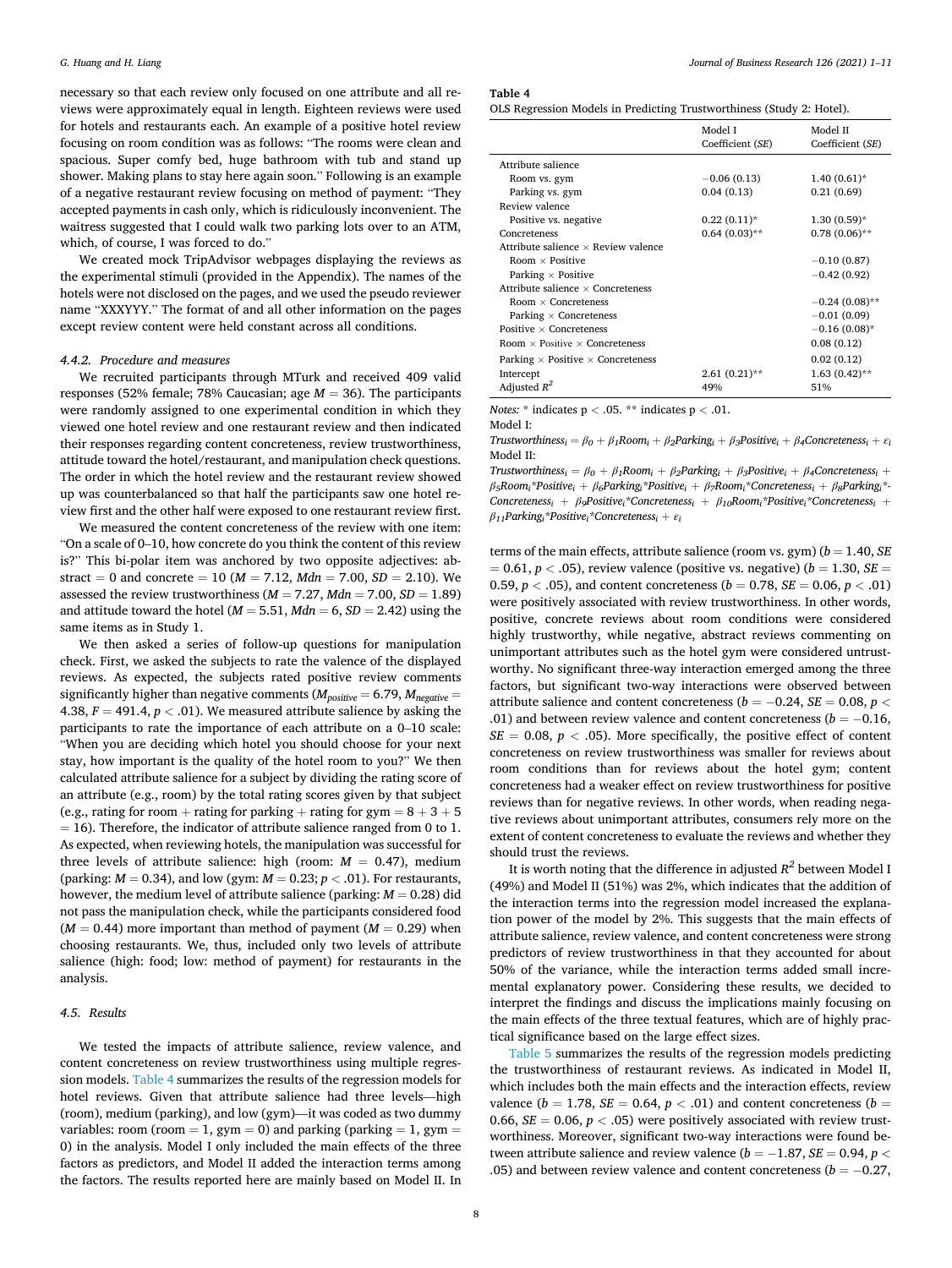#### <span id="page-8-0"></span>**Table 5**

|  |  |  | OLS Regression Models in Predicting Trustworthiness (Study 2: Restaurant). |  |  |  |
|--|--|--|----------------------------------------------------------------------------|--|--|--|
|--|--|--|----------------------------------------------------------------------------|--|--|--|

|                                              | Model ICoefficient<br>(SE) | Model IICoefficient<br>(SE) |
|----------------------------------------------|----------------------------|-----------------------------|
| Attribute salience                           |                            |                             |
| Food vs. payment                             | $-0.13(0.14)$              | $-0.10(0.65)$               |
| Review valence                               |                            |                             |
| Positive vs. negative                        | 0.14(0.12)                 | $1.78(0.64)$ **             |
| Concreteness                                 | $0.59(0.03)$ **            | $0.66(0.06)$ **             |
| Attribute salience $\times$ Review           |                            |                             |
| valence                                      |                            |                             |
| Food $\times$ Positive                       |                            | $-1.87(0.94)$ *             |
| Attribute salience $\times$                  |                            |                             |
| Concreteness                                 |                            |                             |
| Food $\times$ Concreteness                   |                            | $-0.04(0.09)$               |
| Positive $\times$ Concreteness               |                            | $-0.27(0.09)$ **            |
| Food $\times$ Positive $\times$ Concreteness |                            | $0.33(0.13)*$               |
| Intercept                                    | $3.11(0.26)$ **            | $2.69(0.46)$ **             |
| Adjusted $R^2$                               | 45%                        | 44%                         |

*Notes:* \* indicates p *<* .05. \*\* indicates p *<* .01.

Model I:

*Trustworthiness<sub>i</sub>* =  $\beta_0 + \beta_1$ *Food<sub>i</sub>* +  $\beta_2$ *Positive<sub>i</sub>* +  $\beta_3$ *Concreteness<sub>i</sub>* +  $\varepsilon_i$ Model II:

*Trustworthiness<sub>i</sub>* =  $\beta_0 + \beta_1$ *Food<sub>i</sub>* +  $\beta_2$ *Positive<sub>i</sub>* +  $\beta_3$ *Concreteness<sub>i</sub>* +  $\beta_4$ *Food<sub>i</sub>*\**Positive<sub>i</sub>* + *β5Foodi\*Concretenessi* + *β6Positivei\*Concretenessi* + *β7Foodi\*Positivei\*Concrete* $ness_i + \varepsilon_i$ 

 $SE = 0.09$ ,  $p < .01$ ). A significant three-way interaction effect was observed among the three predictors ( $b = 0.33$ ,  $SE = 0.13$ ,  $p < .05$ ). The inclusion of the interaction terms did not significantly increase the explanatory power of the model as indicated in the difference in adjusted  $R^2$  between Model I (45%) and Model II (44%). Thus, for restaurant reviews, we interpreted the results mainly based on the significant main effects of review valence and content concreteness.

In summary, Study 2 investigated the role of attribute salience, review valence, and content concreteness in predicting review trustworthiness across two categories of experiential goods: hotels and restaurants. We found consistent evidence that positive reviews were considered more trustworthy than negative reviews and concrete reviews were considered more trustworthy than abstract reviews. Attribute salience was a significant factor for predicting the trustworthiness of hotel reviews but not for restaurant reviews.

## **5. Discussion**

Combining computational and experimental methods, this research uncovered the effects of textual features on trustworthiness of online consumer reviews. By mining a large corpus of consumer reviews of hotels on TripAdvisor, Study 1 revealed that review trustworthiness had a moderating effect on review adoption in that highly trustworthy reviews were more likely to be adopted by consumers to aid in their decision-making; their attitudes toward the hotel were highly correlated with the attitudes expressed in trustworthy reviews, and the magnitude of the correlation became smaller for untrustworthy reviews. It also identified that consumer reviews about room condition had a positive impact on trustworthiness, whereas reviews on food and call complaints had negative effects. Based on these findings, we inferred two possible operative mechanisms that could explain these textual effects: attribute salience and review valence. Through an experiment, Study 2 confirmed the effects of the factors on trustworthiness in the context of hotel reviews and extended the investigation into restaurant reviews. Content concreteness was included in Study 2 as a control variable and was found to be a significant factor to trustworthiness. We discuss the implications of these findings in relation to theory and practice as follows.

## *5.1. Theoretical implications*

This research revealed the textual features that influence consumers'

perceptions of review trustworthiness, including attribute salience, review valence, and content concreteness. Attribute salience and review valence serve as the underlying mechanisms that explain why reviews on certain topics (e.g., room conditions) are more trustworthy than reviews on other topics (e.g., call complaints). When evaluating online hotel reviews, consumers tend to believe reviews pertaining to attributes that are important to consumer decision-making and, in turn, are more likely to adopt the reviews for judgement formation. Room attributes, representing the core product function of hotels, have been recognized as the most important category of hotel attributes and are predictive of consumer choices (Dolnicar & Otter, 2003; Sánchez-Franco et al., 2016; Sparks & [Browning, 2011](#page-9-0)). The current research further explicates the indirect route of room attributes influencing the effectiveness of consumer reviews via trustworthiness. For restaurant reviews, however, attribute salience is not a significant predictor of review trustworthiness. One possible explanation is that the relationship between attribute salience and review trustworthiness is moderated by product category. It is likely that the interplay among antecedents of review trustworthiness is more complex than suggested by previous studies (e.g., [Filieri, 2016;](#page-9-0)  [Moon et al., 2019](#page-9-0)). Future studies are recommended to follow this direction to further elucidate the role of various factors in impacting review trustworthiness.

In terms of review valence, this research finds robust evidence that positive reviews are considered more trustworthy than negative reviews. This is contradictory to the well-documented negativity bias in the literature (Chevalier & [Mayzlin, 2006; Kusumasondjaja et al., 2012](#page-9-0)), indicating, instead, a reversed pattern—positivity bias in the context of online consumer reviews [\(Ketelaar et al., 2015; Purnawirawan et al.,](#page-10-0)  [2015; Wu, 2013\)](#page-10-0). Therefore, although the negativity bias is a common cognitive tendency in information processing and decision-making (Rozin & [Royzman, 2001\)](#page-10-0), it may be attenuated or reversed under certain circumstances, such as when message receivers are new and need more information [\(Ketelaar et al., 2015; Zhang et al., 2010](#page-10-0)) or when the primary information processing goal is to assess the trustworthiness of the review, as indicated by this study. Nevertheless, different from [Wu](#page-10-0)  [\(2013\)](#page-10-0) conclusion that "the negativity bias documented in the psychology literature may not be so applicable to the context of eWoM" (p. 978), we tend to believe that the effect of review valence is contingent on factors such as individual differences and information processing goals rather than on the eWoM scenario, given that empirical evidence of the negativity bias in this scenario also exists [\(Kusumasondjaja et al.,](#page-10-0)  [2012\)](#page-10-0). In this sense, we suggest future research explore possible moderating factors of the negativity bias in the context of online consumer reviews to further contribute to this research stream.

Regarding content concreteness, the findings of this study in two product categories echo those of prior studies that revealed concrete reviews are more trustworthy than abstract reviews ([Filieri, 2016; Herr](#page-9-0)  [et al., 1991; Li et al., 2013; Sparks et al., 2013](#page-9-0)). This indicates that the "eyewitness" principle plays a critical role in the assessment of review trustworthiness in that specific details on purchases and uses of the product can only be obtained through actual experiences ([Borgida](#page-9-0)  $\&$ [Nisbett, 1977\)](#page-9-0). Moreover, the effect of content concreteness on trustworthiness is contingent on attribute salience and review valence; content concreteness plays a more important role for negative reviews about unimportant attributes. The discovery of the interaction effect enhances our understanding of the role of content concreteness in consumer review effectiveness. In this vein, this study contributes to the literature on online consumer reviews by elucidating the role of certain textual features. However, opportunities exist for future studies to continue exploring other textual features that may play a role in information processing and decision-making.

## *5.2. Managerial implications*

This work developed a computational method by which product attributes can be automatically extracted from large amounts of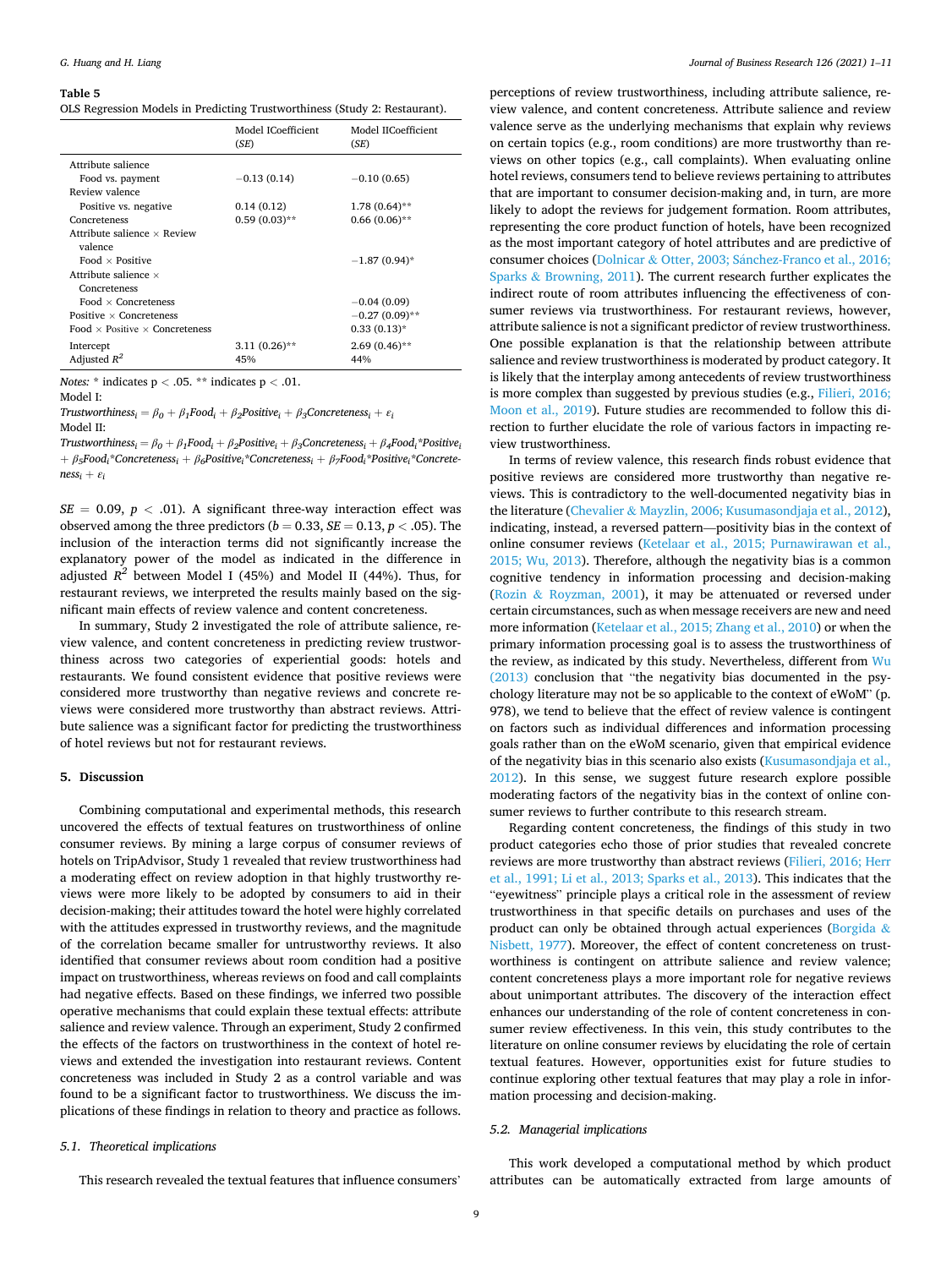<span id="page-9-0"></span>consumer reviews using a bottom-up approach. Prior research used either conjoint analyses through self-report surveys or text mining methods to study product features with a pre-selected list of product attributes (Chen et al., 2010; Decker & Trusov, 2010; Moon et al., 2019). This bottom-up approach is especially useful for identifying previously unreported textual features. From a managerial perspective, the new method can enhance the efficiency of handling vast volumes of textual data, pinpoint the attributes that are important to consumer decisionmaking, and develop actionable strategies accordingly.

Based on the findings, several suggestions can be made to improve ecommerce practices. Given the critical role of online reviews in aiding consumer decision-making, e-commerce websites should encourage consumers to post reviews after consumption, particularly about experiential goods. More importantly, e-commerce websites and hotels should develop effective mechanisms to detect fake reviews and help review users to evaluate the trustworthiness of reviews. Based on the findings of this research, we offer recommendations as follows. First, as previously mentioned, third-party review websites such as Yelp have started to filter out suspicious reviews using their own algorithms. To improve this practice, the e-commerce industry needs more guidance regarding the language features of fake or suspicious reviews. We suggest that reviews that contain fewer concrete nouns and unique words should be labeled as suspicious. Third-party review websites may develop filtering algorithms accordingly. Second, this research finds that positive reviews are considered more trustworthy than negative reviews and, thereby, play a more important role in consumer decision-making. However, it is common that consumers who are satisfied with the consumption are reluctant to write reviews; on the other hand, consumers who had bad consumption experiences are more prone to writing reviews to express their dissatisfaction. Therefore, both hotel websites and third-party review websites may consider providing incentives to encourage consumers to share their positive experiences. The incentives may be either tangible (e.g., lucky draw) or intangible (e.g., virtual badges). Third, the finding that positive reviews are more trustworthy than negative reviews also indicates that negative reviews might not have a detrimental effect on product sales, as consumers are less likely to adopt negative reviews for decision-making. E-commerce marketers, however, should still handle negative reviews carefully and mitigate the possible influences these reviews may exert. Fourth, hotel websites and third-party review websites should also provide guidelines to review writers regarding how to write effective reviews. In particular, they should encourage review writers to share more specific details about the products rather than providing an overall evaluation if they want their reviews to produce the intended effects. We suggest that review writers should write reviews about the product attributes that are important to consumer decision-making because these reviews are more likely to be trusted and, thereby, adopted to aid judgment formation. For instance, hotel websites and third-party review websites may suggest a review template to review writers that highlights certain hotel attributes, such as room condition, serving as a clear guide on what elements are expected to be included in a good review.

## *5.3. Limitations and suggestions for future research*

Despite its substantial contributions, this study has several limitations that need to be addressed in future research. First, the underlying mechanisms of the detected textual effects were not fully explained by review valence and content concreteness, indicating that the existing theories insufficiently explain the phenomenon. Future studies need to explore additional explanations and mechanisms. Second, content concreteness in the present study was based on consumers' perceptions rather than specific language features that determine the level of concreteness. It is possible that individual differences exist in terms of understanding what comprises a concrete/abstract review. More research efforts are necessary to explore the antecedents of content concreteness, which would offer more actionable guidelines for ecommerce practitioners. It is recommended that future experimental studies manipulate two levels of content concreteness (abstract vs. concrete) rather than including this as a measured variable. Lastly, this study investigated the isolated effects of a single review. However, in a real-world scenario, it is common that consumer reviews show up in bundles along with numerical ratings. Future studies are encouraged to extend this research by examining the joint effects of multiple reviews or review texts and ratings.

#### **Appendix A. Supplementary material**

Supplementary data to this article can be found online at [https://doi.](https://doi.org/10.1016/j.jbusres.2020.12.052)  [org/10.1016/j.jbusres.2020.12.052](https://doi.org/10.1016/j.jbusres.2020.12.052).

#### **References**

- Agnihotri, A., & Bhattacharya, S. (2016). Online review helpfulness: Role of qualitative factors. *Psychology & Marketing, 33*(11), 1006–1017. [https://doi.org/10.1002/](https://doi.org/10.1002/mar.20934) [mar.20934](https://doi.org/10.1002/mar.20934).
- Ahluwalia, R. (2002). How prevalent is the negativity effect in consumer environments? *Journal of Consumer Research, 29*(2), 270–279. <https://doi.org/10.1086/341576>.
- Archak, N., Ghose, A., & Ipeirotis, P. G. (2011). Deriving the pricing power of product features by mining consumer reviews. *Management Science, 57*(8), 1485–1509. <https://doi.org/10.1287/mnsc.1110.1370>.
- [Borgida, E., & Nisbett, R. E. \(1977\). The differential impact of abstract vs. concrete](http://refhub.elsevier.com/S0148-2963(20)30881-X/h0020)  information on decisions. *[Journal of Applied Social Psychology, 7](http://refhub.elsevier.com/S0148-2963(20)30881-X/h0020)*(3), 258–271.
- [Burnham, K. P., & Anderson, D. R. \(2002\).](http://refhub.elsevier.com/S0148-2963(20)30881-X/h0025) *Model selection and multimodal inference* (2nd [ed.\). Springer-Verlag.](http://refhub.elsevier.com/S0148-2963(20)30881-X/h0025)
- Chen, Y.-H., Hsu, I.-C., & Lin, C.-C. (2010). Website attributes that increase consumer purchase intention: A conjoint analysis. *Journal of Business Research, 63*(9–10), 1007–1014.<https://doi.org/10.1016/j.jbusres.2009.01.023>.
- [Chevalier, J. A., & Mayzlin, D. \(2006\). The effect of word of mouth on sales: Online book](http://refhub.elsevier.com/S0148-2963(20)30881-X/h0035)  reviews. *[Journal of Marketing Research, 43](http://refhub.elsevier.com/S0148-2963(20)30881-X/h0035)*, 345–354, 10.1509%2Fjmkr.43.3.345.
- Chua, A. Y., & Banerjee, S. (2016). Helpfulness of user-generated reviews as a function of review sentiment, product type and information quality. *Computers in Human Behavior, 54*, 547–554. [https://doi.org/10.1016/j.chb.2015.08.057.](https://doi.org/10.1016/j.chb.2015.08.057)
- Decker, R., & Trusov, M. (2010). Estimating aggregate consumer preferences from online product reviews. *International Journal of Research in Marketing, 27*, 293-307. https: [doi.org/10.1016/j.ijresmar.2010.09.001.](https://doi.org/10.1016/j.ijresmar.2010.09.001)
- De Pelsmacker, P., Dens, N., & Kolomiiets, A. (2018). The impact of text valence, star rating and rated usefulness in online reviews. *International Journal of Advertising, 37*  (3), 340–359.<https://doi.org/10.1080/02650487.2018.1424792>.
- DeAndrea, D. C., Van Der Heide, B., Vendemia, M. A., & Vang, M. H. (2018). How people evaluate online reviews. *Communication Research, 45*(5), 719–736. [https://doi.org/](https://doi.org/10.1177/0093650215573862)  [10.1177/0093650215573862](https://doi.org/10.1177/0093650215573862).
- Dolnicar, S., & Otter, T. (2003). Which hotel attributes matter? A review of previous and a framework for future research. In Proceedings of the 9th Annual Conference of the Asia Pacific Tourism Association (pp. 176-188). University of Technology Sydney.
- [Efron, B. \(1987\). Better bootstrap confidence intervals.](http://refhub.elsevier.com/S0148-2963(20)30881-X/h0065) *Journal of the American Statistical [Association, 82](http://refhub.elsevier.com/S0148-2963(20)30881-X/h0065)*, 171–185.
- Everitt, B. S. (2006). *[The Cambridge dictionary of statistics](http://refhub.elsevier.com/S0148-2963(20)30881-X/h0070)* (3rd ed.). Cambridge University [Press.](http://refhub.elsevier.com/S0148-2963(20)30881-X/h0070)
- Filieri, R. (2015). What makes online reviews helpful? A diagnosticity-adoption framework to explain informational and normative influences in e-WOM. *Journal of Business Research, 68*, 1261–1270.<https://doi.org/10.1016/j.jbusres.2014.11.006>.
- Filieri, R. (2016). What makes an online consumer review trustworthy? *Annals of Tourism Research, 58*, 46–64. [https://doi.org/10.1016/j.annals.2015.12.019.](https://doi.org/10.1016/j.annals.2015.12.019)
- Filieri, R., Alguezaui, S., & McLeay, F. (2015). Why do travellers trust TripAdvisor? Antecedents of trust towards consumer-generated media and its influence on recommendation adoption and word of mouth. *Tourism Management, 51*, 174–185. [https://doi.org/10.1016/j.tourman.2015.05.007.](https://doi.org/10.1016/j.tourman.2015.05.007)
- Folse, J. A. G., Porter, M., III, Godbole, M. B., & Reynolds, K. E. (2016). The effects of negatively valenced emotional expressions in online reviews on the reviewer, the review, and the product. *Psychology & Marketing, 33*(9), 747–760. [https://doi.org/](https://doi.org/10.1002/mar.20914)  [10.1002/mar.20914.](https://doi.org/10.1002/mar.20914)
- Fong, C. (2019). Texteffect: Discovering latent treatments in text corpora and estimating their causal effects. *R package version*, 3. [https://CRAN.R-roject.org/package](https://CRAN.R-roject.org/package%3dtexteffect)=text [effect](https://CRAN.R-roject.org/package%3dtexteffect).
- Fong, C., & Grimmer, J. (2016, August). Discovery of treatments from text corpora. In Proceedings of the 54th Annual Meeting of the Association for Computational Linguistics (Vol. 1: Long Papers, pp. 1600-1609).
- Head, M. L., Holman, L., Lanfear, R., Kahn, A. T., & Jennions, M. D. (2015). The extent and consequences of p-hacking in science. PLOS Biology, e1002106. doi: 10.1371. journal.pbio.1002106.
- Herr, P. M., Kardes, F. R., & Kim, J. (1991). Effects of word-of-mouth and productattribute information on persuasion: An accessibility-diagnosticity perspective. *Journal of Consumer Research, 17*(4), 454–462. <https://doi.org/10.1086/208570>.
- Kangale, A., Kumar, S. K., Naeem, M. A., Williams, M., & Tiwari, M. K. (2016). Mining consumer reviews to generate ratings of different product attributes while producing feature-based review-summary. *International Journal of System Science, 47*(13), 3272–3286. [https://doi.org/10.1080/00207721.2015.1116640.](https://doi.org/10.1080/00207721.2015.1116640)